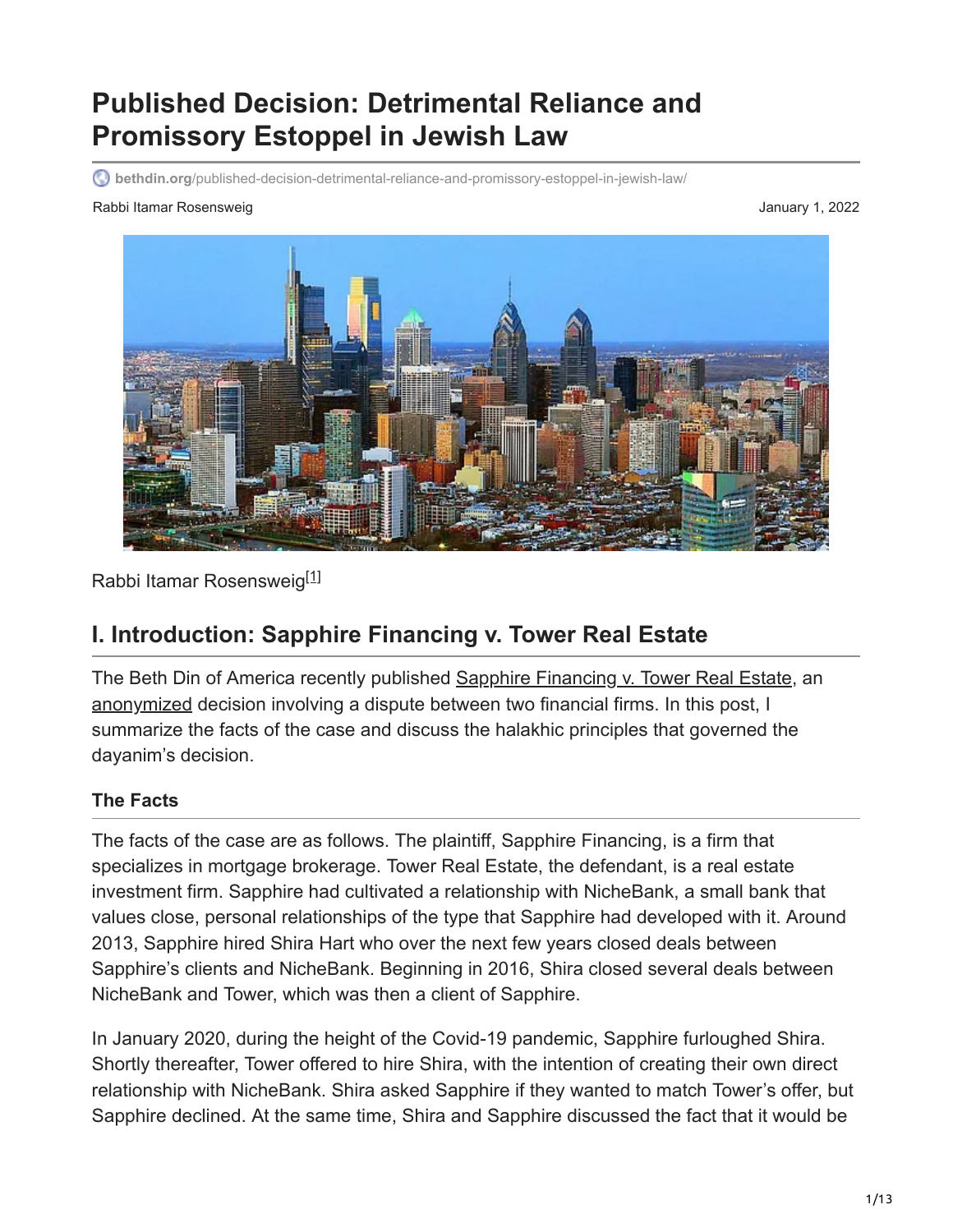unfair for Tower to profit (through Shira) off the relationship Sapphire had cultivated with NicheBank, since, by hiring Shira, Tower would effectively cut out Sapphire as the middleman broker on its future deals with NicheBank.

Shira communicated Sapphire's concern to Tower, noting that her boss at Sapphire would be very upset if Tower profited off the relationship it (Sapphire) had cultivated with NicheBank. Tower told Shira not to worry about it and that they would "take care" of Sapphire. Shira forwarded a text message from one of Tower's principals that read "we will take care of Sapphire" to her old boss at Sapphire and told him that Tower "wants to work something out" and would be in touch to hammer out an agreement.

Tower never reached out to Sapphire, and the details of the arrangement were never discussed, let alone finalized. When Sapphire later pressed Shira about the arrangement, Shira responded that if Tower did not get in touch with Sapphire, she would personally pay Sapphire a certain basis point per each future deal that Tower closed with NicheBank, to ensure that Sapphire did not lose out by her move to Tower.

#### **Sapphire's Claim**

Sapphire claimed that it is entitled to receive a certain basis point percentage from Tower for any future deal that Tower closes with NicheBank. Tower countered that it never entered into any agreement with Sapphire and that Shira's offer to pay Sapphire a basis point per each deal was her personal offer to smooth things over with her former boss and does not bind Tower. Sapphire offered two arguments to support its claim.

### **II. Industry Custom and Practice**

#### **Sapphire's First Argument: Minhag**

Sapphire's first argument appeals to custom. Sapphire argued that in similar cases where a client benefits from a relationship that a past broker had developed with a lending bank, it is customary for the client to continue to compensate the broker on new deals, even where the broker is no longer involved. As evidence of this custom, Sapphire points to a settlement agreement it had worked out with a different client where the client agreed to compensate Sapphire with a certain basis point on any future deals the client would close with a bank that Sapphire introduced it to.

In their decision the dayanim acknowledge that were such an industry norm to exist, Sapphire would be entitled to compensation, as Jewish law often recognizes the norms of the industry (*minhag ha-sochrim, minhag ha-medinah*).<sup>[2]</sup> But they were not persuaded by Sapphire's claim that such a minhag exists. The dayanim appeal to the Shulchan Arukh's standard (Choshen Mishpat 331:1) that to rise to the level of minhag, a practice must be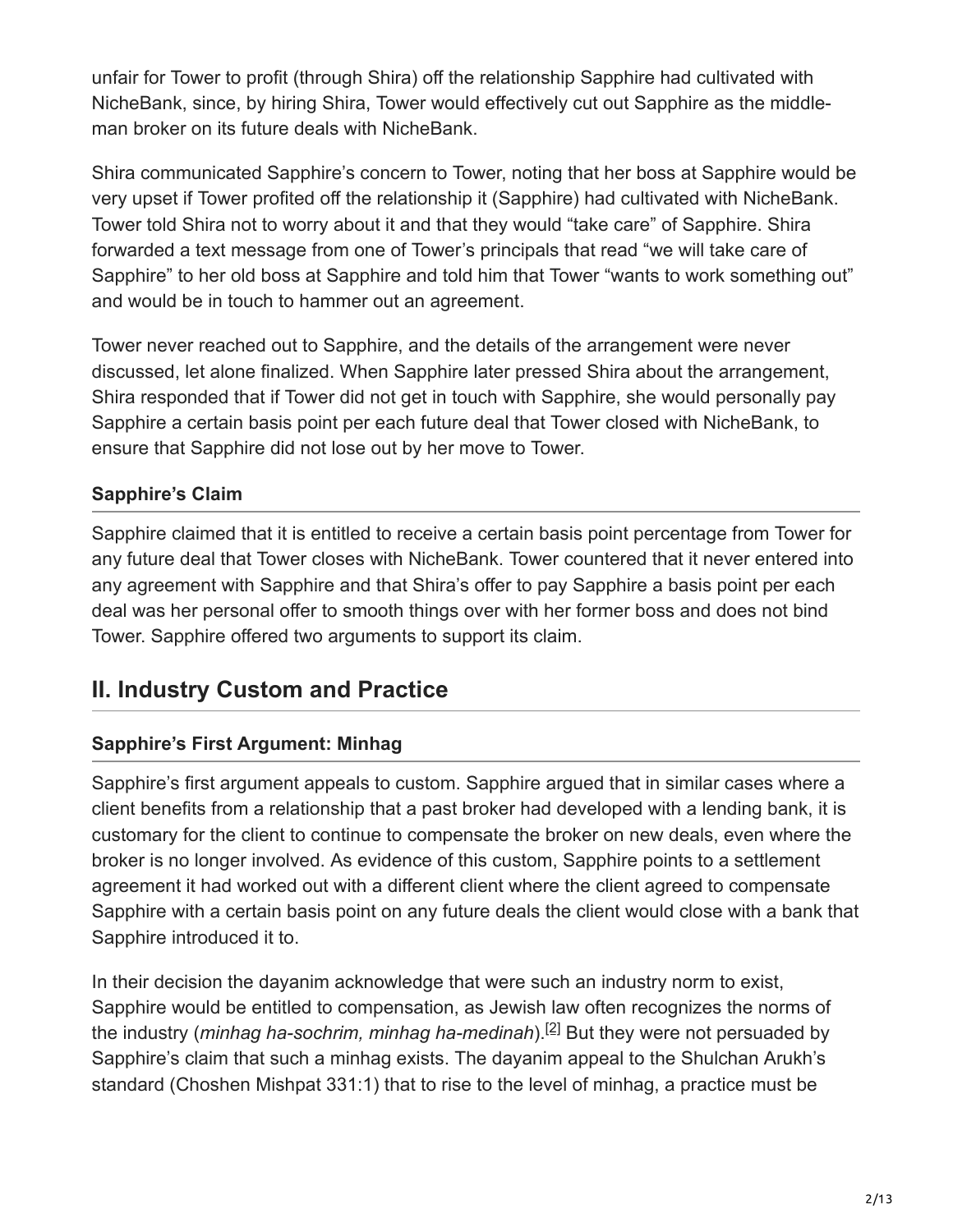common (שכיח) and done frequently ( $^{\text{(3)}}$ . (פעמים The dayanim concluded that Sapphire's settlement with a prior client reflects the terms of an isolated settlement agreement, not a common industry practice.

## **III. Detrimental Reliance in Jewish Law**

### **Sapphire's Second Argument: Detrimental Reliance**

Sapphire's second argument appeals to a principle of detrimental reliance. Under the common law, a promisor can become liable for damages when he induces another party to relyon his promise to the other party's detriment.<sup>[4]</sup> Sapphire argued that Tower promised (communicated through Shira) to "take care" of Sapphire and that it relied on that promise when it decided to not rehire Shira and match Tower's offer to her. Sapphire claims that without Tower's assurance that Sapphire would not lose out on future NicheBank deals, Sapphire would have matched Tower's offer to Shira and rehired her.

The dayanim discuss the Jewish law equivalent of promissory estoppel and detrimental reliance: *hiyyuv mi-ta'am 'arev* (חיוב מטעם ערב). In the next section I offer an exposition of the halakhic principle of *'arev* as a basis for recovering damages in cases of detrimental reliance, its talmudic basis, and how it is interpreted and applied by halakhic authorities.

#### **Promissory Estoppel and Detrimental Reliance in Jewish Law:** *'Arev*

#### A. Ritva's Analysis of the Wine Purchaser Case

The Talmud (Bava Metzia 73b) discusses a plaintiff who had given money to the defendant to purchase wine at a below-market wine sale. The defendant accepted the money and assured the plaintiff that he would make the purchase at the price. But the defendant was then negligent and never purchased the wine, failing to make good on his assurance. The Talmud rules that if the plaintiff could no longer purchase wine at that price, the defendant is liable to compensate the plaintiff for his reliance damages—i.e., the difference in wine price.

Ritva explains the legal principle underlying the Talmud's ruling as that of promissory estoppel and detrimental reliance. The defendant assured the plaintiff that he would purchase the wine at the below-market price, and the plaintiff relied on the defendant's assurance. As Ritva explains, but for the defendant's promise the plaintiff would have purchased the wine himself or found a different agent to purchase it for him. Therefore, when the defendant negligently fails to perform, he becomes liable to compensate the plaintiff for the losses he induced.<sup>[\[6\]](https://bethdin.org/published-decision-detrimental-reliance-and-promissory-estoppel-in-jewish-law/#_ftn6)</sup>

Ritva grounds the Jewish law liability for promissory estoppel and detrimental reliance in the halakhic principle of *'arev* (ערב). 'Arev is the principle in Jewish law that a guarantor of a debt obligates himself and becomes liable for the value of the debt simply by inducing the creditor to rely on his assurance to lend to the borrower. By assuring the creditor and inducing him to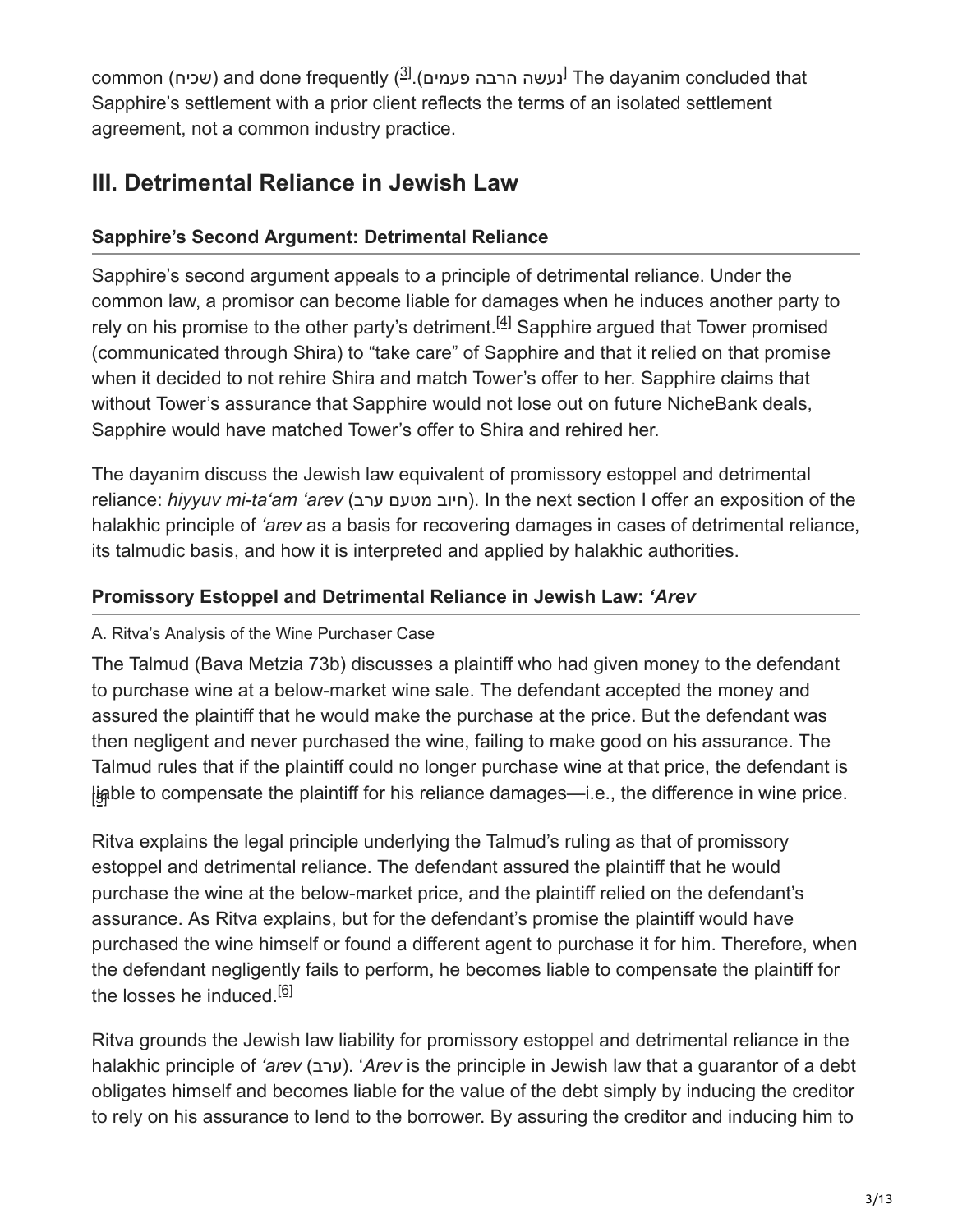lend, the guarantor himself becomes liable to compensate the creditor should the borrower default on his payment.<sup>[Z]</sup> Ritva interprets *'arev* as a general principle that governs all cases of induced reliance. It is not limited to loans.<sup>[\[8\]](https://bethdin.org/published-decision-detrimental-reliance-and-promissory-estoppel-in-jewish-law/#_ftn8)</sup>

The fact that Ritva grounds the defendant's liability for detrimental reliance in the halakhah of *'arev* might suggest that detrimental reliance in Jewish law is best conceptualized as a principle of contract rather than tort. The idea of *'arev* is not that the defendant harmed the plaintiff or violated his rights. Rather, by instructing and inducing the plaintiff to act in a certain way the defendant is deemed to have agreed to indemnify the plaintiff from any financial losses that would result from relying on his instruction and inducement. This characterization is consistent with Ritva's formulation that the defendant, in consideration of the plaintiff relying on his assurance, "obligates himself" (משתעבד ליה) to cover the plaintiff's losses.<sup>[\[9\]](https://bethdin.org/published-decision-detrimental-reliance-and-promissory-estoppel-in-jewish-law/#_ftn9)</sup>

#### B. The Case of the Reneging Employer

Ritva argues that the same halakhic principle of detrimental reliance (*'arev*) underlies the Talmud's ruling that a homeowner can become liable to a worker for inducing him to lose alternative employment for the day. The Talmud (Bava Metzia 76b) discusses the case of a homeowner who induces a worker to travel to perform work, but then cancels on the worker at the last minute such that the worker can no longer find alternative employment for the day.  $[10]$  The Talmud finds the homeowner liable to compensate the worker for his reliance damages.<sup>[11]</sup> Ritva explains that even where no contractual employment relationship exists between the two parties,  $[12]$  the homeowner is liable to compensate the worker under the principle of *'arev*: The homeowner induced the worker to forgo work opportunities elsewhere, for which he becomes liable when he cancels on the worker.<sup>[\[13\]](https://bethdin.org/published-decision-detrimental-reliance-and-promissory-estoppel-in-jewish-law/#_ftn13)</sup>

#### C. The Case of the Partnership's Risky Debt Payment

A third example of *'arev* as detrimental reliance appears in a responsum of Rashba (Shut Rashba 1:1015). Rashba was asked to rule on a case involving partners, Reuven and Shimon, who had borrowed money from Levi and had signed a note (*shetar*) to secure the loan. When the debt came due, Levi arrived to collect, but he failed to bring the note (*shetar*). In Jewish law, a debtor who pays without retrieving the *shetar* runs the risk of the creditor laterproducing the *shetar* and enforcing a second collection of the debt.<sup>[14]</sup> In light of this risk, the partners in Rashba's case–Reuven and Shimon–initially refused to pay the debt. Later, however, Reuven changed his mind: He instructed his partner Shimon to repay the debt from the assets of the partnership and assured him that he will retrieve the *shetar* by a specified date.<sup>[15]</sup> Shimon relied on Reuven's assurance and made the payment.

As it happened, the creditor, Levi, died before Reuven retrieved the *shetar.* And Levi's heirs, who had found the *shetar* among their father's financial assets, enforced the document in court and were able to (re)collect the full value of the debt from the partnership. Now Shimon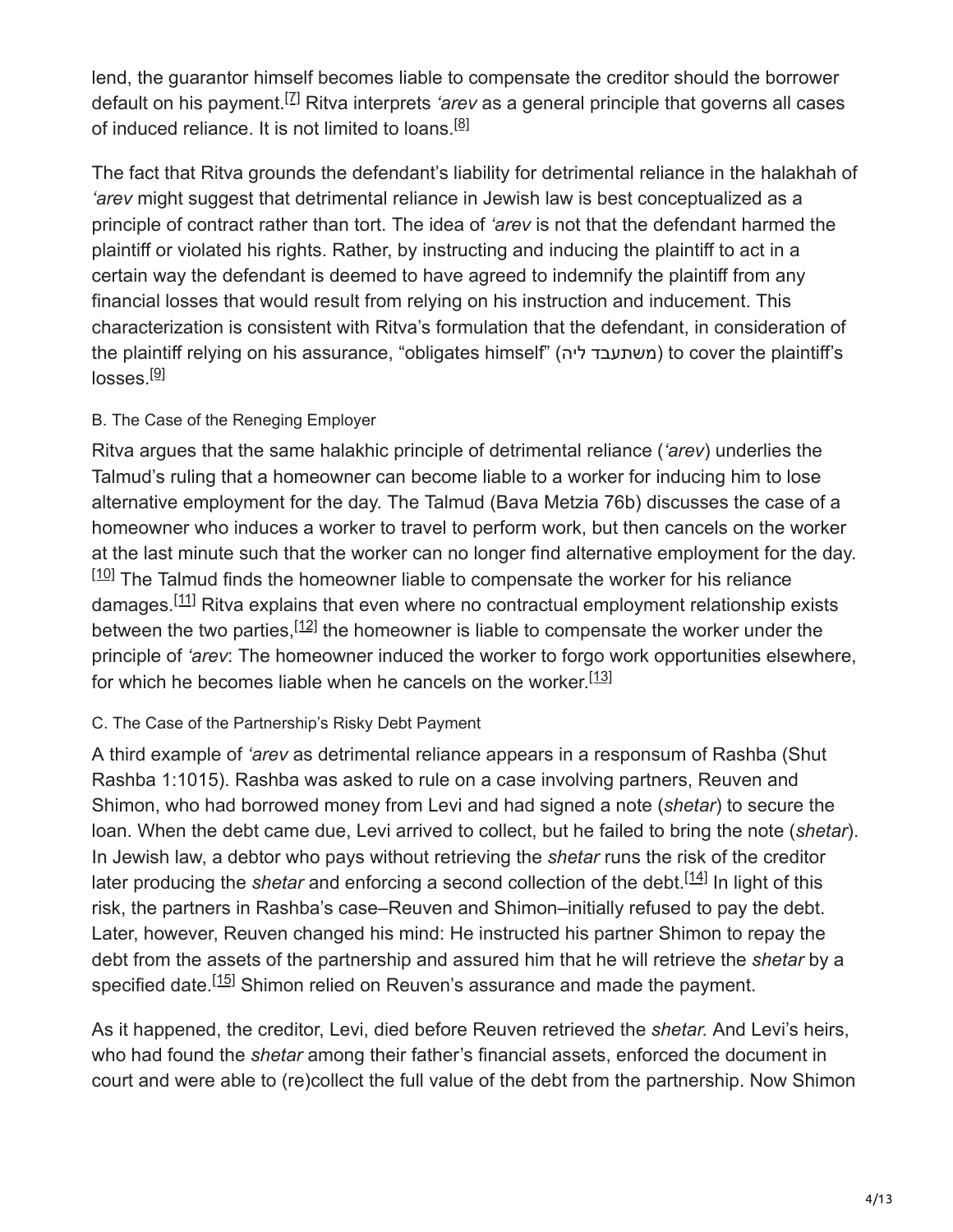sues Reuven under the doctrine of *'arev* claiming that he relied to his detriment on Reuven's assurances and suffered losses because of it. Reuven counters that he never formally guaranteed to indemnify Shimon from losses.<sup>[\[16\]](https://bethdin.org/published-decision-detrimental-reliance-and-promissory-estoppel-in-jewish-law/#_ftn16)</sup>

Rashba ruled in favor of Shimon, explaining that because Reuven induced Shimon to rely on his assurance, Reuven is liable under the principle of *'arev* to reimburse him for his losses.

#### D. The Bailee's Liability Prior to Taking Possession

Ran's analysis of the Mishnah in Bava Metzia 98b offers a fourth illustration of Jewish law's *'arev* principle. The Mishnah discusses a bailee (*sho'el*) who had arranged to borrow a cow from its owner. The bailee instructs the owner to send the cow with one of *the owner's* servants for delivery. The Mishnah rules that if the cow dies en route to the bailee's house, the bailee is liable for the loss, not the owner.<sup>[\[18\]](https://bethdin.org/published-decision-detrimental-reliance-and-promissory-estoppel-in-jewish-law/#_ftn18)</sup>

Ran observes that the bailee never took possession of the cow. It died in the possession of the *owner's* servant, and it never transferred into the bailee's domain. Why then is the bailee liable for the loss? Ran notes that the owner's servant cannot be characterized as the bailee's agent (*shaliach*), since the bailee's communication with the owner falls short of the halakhic requirements for appointing the servant an agent.<sup>[\[19\]](https://bethdin.org/published-decision-detrimental-reliance-and-promissory-estoppel-in-jewish-law/#_ftn19)</sup>

Ran argues that the bailee is liable—never having taken possession of the cow—under the principle of *'arev*. The bailee instructed the owner to send the cow, and the owner relied on the bailee to his detriment.<sup>[20]</sup> In other words, the borrower's liability arises not in the laws of bailments (*shemirah*) but rather in the laws of *'arev* and reliance. [\[21\]](https://bethdin.org/published-decision-detrimental-reliance-and-promissory-estoppel-in-jewish-law/#_ftn21)

#### **The Standard of Reliance: Direct and Justified Reliance**

Having surveyed the halakhic principle of *'arev* and some of its applications, let us return to the dayanim's analysis in Sapphire Financing v. Tower Real Estate. Recall that Sapphire argued that it relied on Tower's communication, which Shira conveyed to Sapphire, that it would "take care" of Sapphire regarding the NicheBank relationship. Here the dayanim explain that not every instance of detrimental reliance generates liability. The dayanim develop two important distinctions. First, they distinguish between direct and indirect reliance. Second, they distinguish between justified and unjustified reliance.

#### **Direct vs. Indirect Reliance**

The dayanim in *Sapphire* held that the liability of *'arev* requires a direct instruction, assurance, or promise from the defendant to the plaintiff. As they note in their decision, the halakhic "standard for liability is met only when the plaintiff acts under the immediate instruction or direct promise of the defendant." Here the dayanim appeal to the rishonim's formulations of the doctrine of *'arev*, which imply an assurance or instruction communicated directly from one party to the other.<sup>[22]</sup> The dayanim write: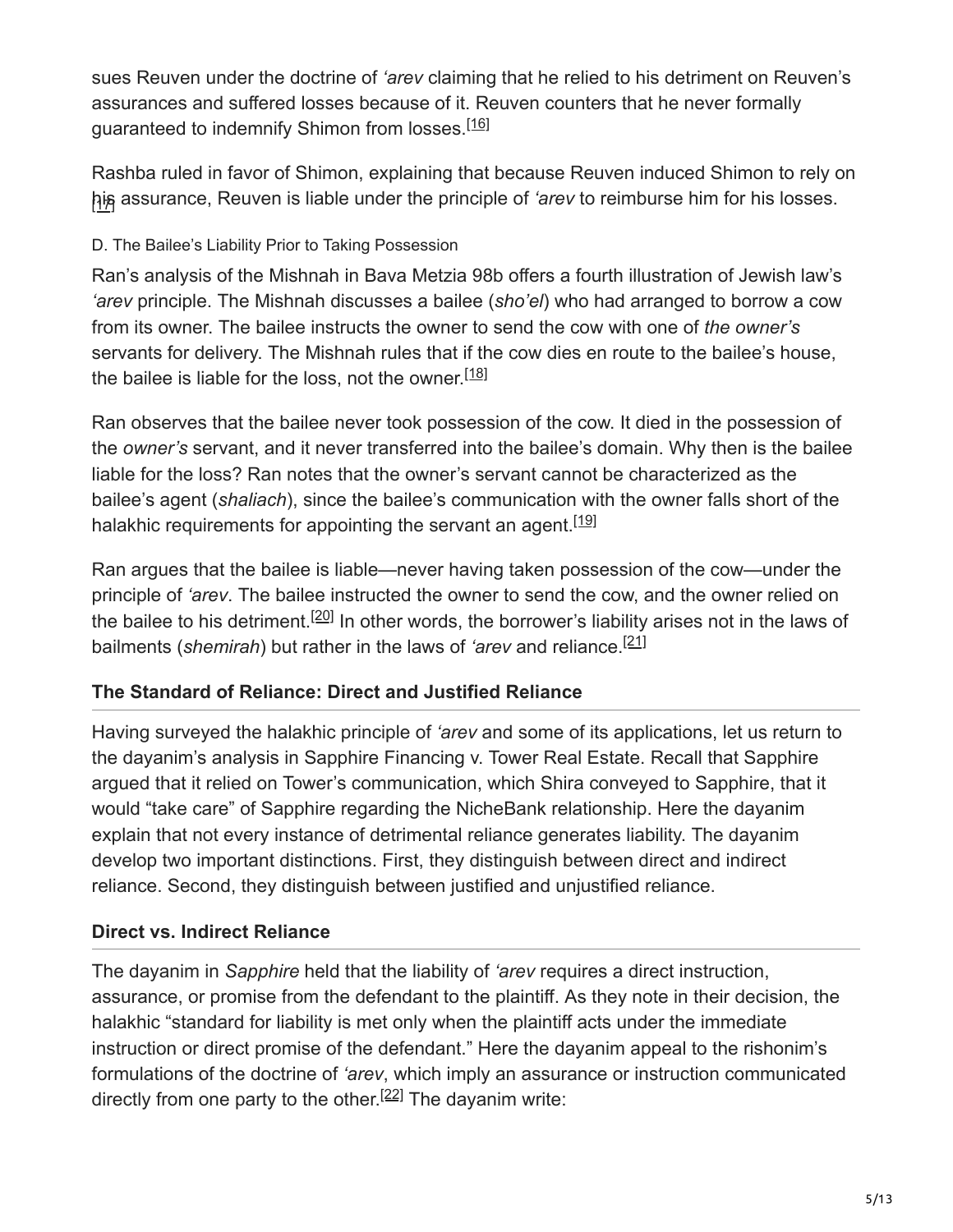"[halakhic] authorities characterize the legal principle as *requiring hotzi mamon al piv* (i.e., that the plaintiff acted under the instruction of the defendant) or *samakh al havtachato* (that the plaintiff relied on the defendant's promise to him). These formulations imply a direct promise or directive from the defendant to the plaintiff."

Tower never communicated directly to Sapphire that it will take care of Sapphire. Rather, one of Tower's principals had texted Shira–in an effort to allay her fear that Sapphire will be angry with her for utilizing the relationship with NicheBank for Tower's benefit—not to worry because "we will take care of Sapphire." Shira on her own forwarded that text message to Sapphire. Thus, the dayanim concluded that "to the extent that Sapphire relied on anything, it relied not on any directive from Tower but on a WhatsApp message forwarded by a past associate eager to remain on good terms with her old boss."

#### **Justified vs. Unjustified Reliance**

The dayanim also distinguished between justified and unjustified reliance, holding that a plaintiff is entitled to recover damages only when his reliance on the defendant was *justified.* The dayanim cite a responsum of Maharik, who discusses a case where the defendant, Reuven, had assured the plaintiff, Shimon, that he would lobby and advocate for him *pro* bonoso long as the plaintiff covered the expenses.<sup>[23]</sup> The plaintiff relied on the defendant's promise and paid the expenses. But then the defendant reneged and asserted that he will not complete the job unless the plaintiff also compensated him for his work. The plaintiff countered that the defendant is obligated to complete the job *pro bono*, since he had already relied on the defendant's promise when he paid the expenses.<sup>[\[24\]](https://bethdin.org/published-decision-detrimental-reliance-and-promissory-estoppel-in-jewish-law/#_ftn24)</sup>

Maharik denies the plaintiff's claim for reliance. He reasons that because the defendant was acting *pro bono*, the plaintiff was not justified in relying on the defendant's assurances. Someone who offers a service without charge cannot be reasonably relied upon to complete the job[.](https://bethdin.org/published-decision-detrimental-reliance-and-promissory-estoppel-in-jewish-law/#_ftn25) Therefore, Maharik concludes, the plaintiff "brought the loss upon himself".<sup>[25]</sup> In other words, to prevail on a claim of reliance the plaintiff must have been justified in relying on the defendant's promise.

#### As the dayanim write in *Sapphire*:

"for a claim of reliance to succeed, Jewish law authorities require that the plaintiff must have been justified in relying on the defendant's promise or instruction. A plaintiff cannot recklessly embrace the defendant's promise and collect damages. In such a case, the plaintiff is considered to have brought the loss upon himself."

Applying this analysis to the case before them, the dayanim maintain that Sapphire was not justified in relying on the communication from Tower. They offer two reasons for characterizing Sapphire's reliance as unjustified. First, they note that the content of Tower's assurance was so underspecified and vague that it is not even clear what Sapphire expected to receive from Tower. What then did they rely upon? The dayanim write: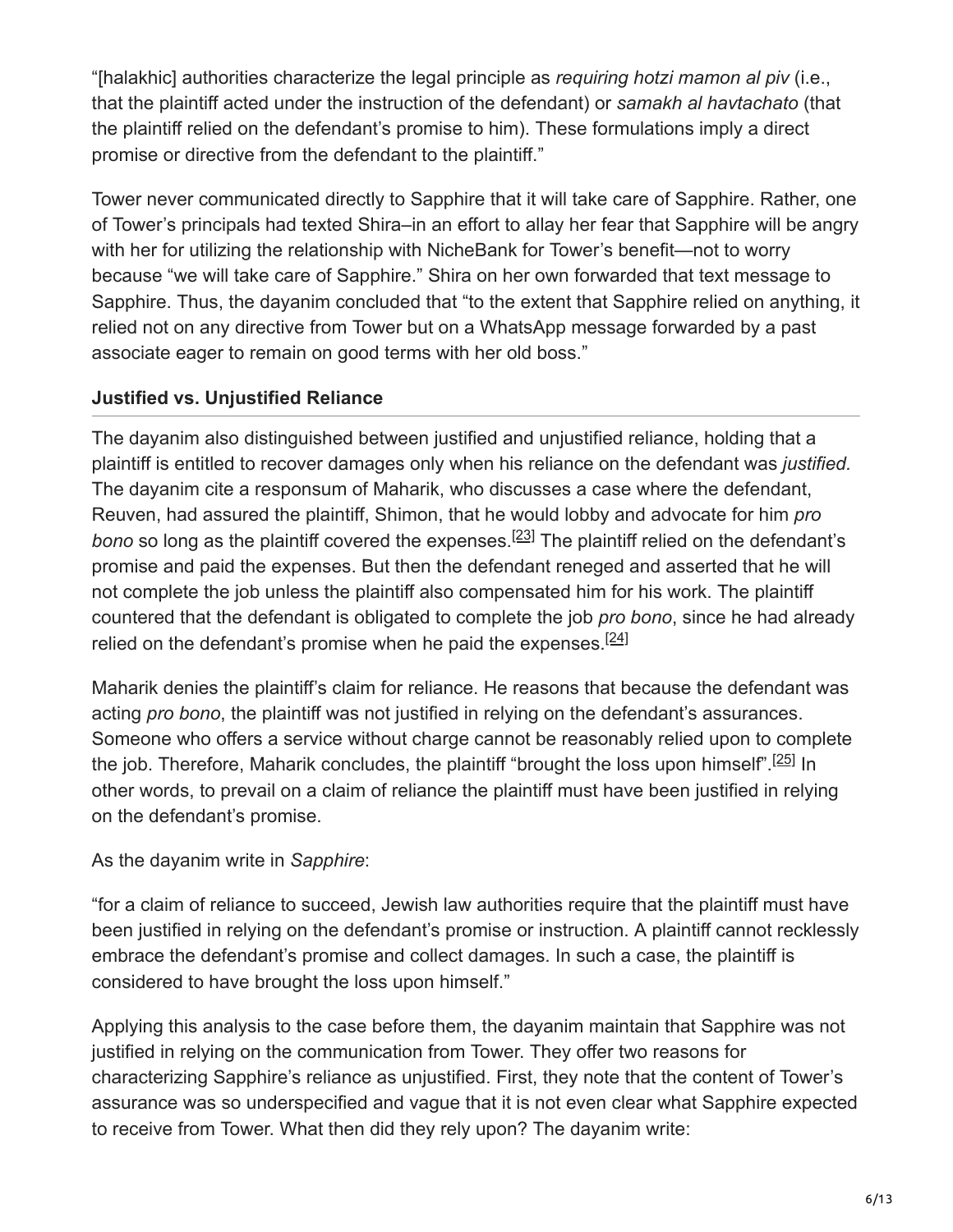"Shira represented only that Tower desired to work something out with Sapphire, texting Sapphire that Tower "wants to work something out." No definitive arrangement had been offered or assured. Such an arrangement could range from sports tickets to Tower using Sapphire as brokers to refinance prior deals Sapphire had brokered to anything else."

The second reason the dayanim cite is the fact that Shira herself communicated to Sapphire that the specifics of the deal would have to be worked out with Tower's principals. How, then, can Sapphire rely on a deal that had not yet materialized? The dayanim write:

"Shira explicitly communicated that any deal is subject to Sapphire's future discussion with Tower's principals. Shira wrote to Sapphire "AH [one of Tower's principals] will likely call you sometime to work something out." Those discussions never took place. Based on the forgoing, we conclude that Sapphire was not justified in relying on these vague and tentative overtures. If Sapphire truly relied on Shira's communications, it did so recklessly."

#### **Summary: Damages for Detrimental Reliance (***'Arev***) in Sapphire v. Tower**

To summarize, the dayanim weighed whether Tower can be held liable under a theory of *'arev*. They found that there is no basis for liability under *'arev* because Tower never directly instructed Sapphire to act and because Sapphire's reliance was not justified. It is also worth noting that the dayanim raised a third consideration in rejecting Sapphire's claim: They were not persuaded that Sapphire in fact relied on Tower. The dayanim write:

"a claim of reliance requires actual reliance. We are not persuaded that Sapphire in fact relied on Shira's communications. The record reflects an inconsistency in Sapphire's testimony. Sapphire initially testified that it furloughed Shira and did not match Tower's offer to Shira because it was not in a financial position to do so, as the Covid-19 pandemic had slowed business. At the same time Sapphire wants to maintain that it was because it relied on Tower's assurances that it would take care of them on future NicheBank deals that it decided to not match Tower's offer and keep Shira. While these claims can perhaps be reconciled, the inconsistency casts some doubt on the extent to which Sapphire truly relied on the communications from Tower."

### **IV.** *Lifnim Mi-Shurat Ha-Din*

#### **Judicial Enforcement of Supererogatory Conduct**

The dayanim denied Sapphire's claim for damages. However, in the final paragraph of their decision, they note, based on Tower's own testimony, that industry etiquette often calls for investors to refinance a loan using the brokers who secured the initial financing. The dayanim counsel Tower that it would be proper for them to use Sapphire as brokers when they refinance the loans Sapphire originally secured, though the dayanim refrain from ordering Tower to do so. The dayanim write: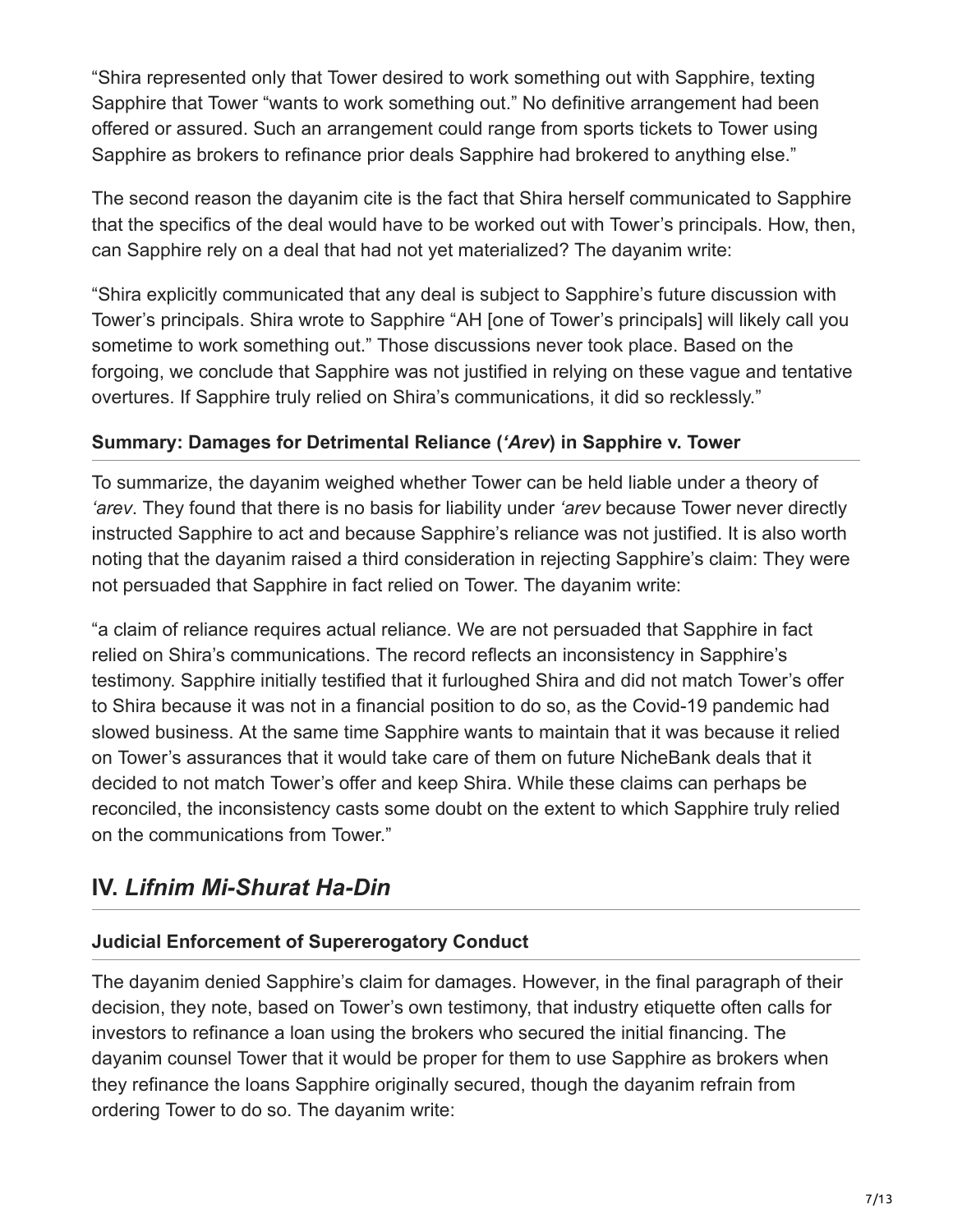"Tower indicated that industry etiquette often calls for investors to refinance deals using the brokers who secured the project's initial financing. We think that such a gesture from Tower to Sapphire would be appropriate, especially in light of the moral consideration that Tower will be benefiting from the relationship that Sapphire cultivated with NicheBank through Shira. To be clear, we do not order Tower to do so, as such conduct would constitute *lifnim mi-shurat ha-din.* But we believe that such a gesture from Tower would be appropriate and a productive step towards reconciliation, realizing the Torah's ideal of mishpat shalom: אמת ".ומשפט שלום שפטו בשעריכם

Here the dayanim appeal to Jewish law's distinction between obligations that arise in *din* (justice) and supererogatory moral obligations (*lifnim mi-shurat ha-din*). Many Jewish law authorities hold that a beit din cannot compel performance of supererogatory moral obligations[.](https://bethdin.org/published-decision-detrimental-reliance-and-promissory-estoppel-in-jewish-law/#_ftn26) For it is in that very sense that they are supererogatory.<sup>[26]</sup> Thus, given the dayanim's assessment that such behavior constitutes *lifnim mi-shurat ha-din*, they counseled that course of action but stopped short of compelling it.<sup>[\[27\]](https://bethdin.org/published-decision-detrimental-reliance-and-promissory-estoppel-in-jewish-law/#_ftn27)</sup>

# **V. Summary**

To summarize, the dayanim's decision in Sapphire Financing v. Tower Real Estate involves three separate areas of Jewish law. First, the dayanim considered whether there is a basis in minhag to support Sapphire's claim for a certain basis point on future deals Tower closes with NicheBank. Here the dayanim denied Sapphire's claim noting that even though Sapphire was able to point to some precedent in prior practice, that precedent hardly satisfied the halakha's criteria for what constitutes a minhag.

Second, the dayanim considered whether Sapphire was entitled to damages under a theory of detrimental reliance (*'arev*). They analyzed the principle of *'arev* liability in Jewish law and offered two distinctions to assess whether Sapphire was entitled to damages. On one level, they distinguished between direct and indirect reliance. On another level, they distinguished between justified and unjustified reliance. The dayanim held that Sapphire's reliance was both indirect and unjustified, and therefore denied Sapphire's claims. In addition, they called into question, on factual grounds, Sapphire's assertion that it in fact relied on Tower's assurance.

Third, the decision raises the question whether a beit din should enforce conduct that the dayanim deem supererogatory. In this case, the question was whether the dayanim should impose "industry etiquette" even though the relationship between the parties had soured. Following Jewish law's distinction between *din* and *lifnim mi-shurat ha-din*, the dayanim counseled Tower in the proper course of action but refrained from ordering it.

Sapphire Financing v. Tower Real Estate can be accessed [here](https://bethdin.org/wp-content/uploads/2022/01/REPORTED-DECISION-13-1.pdf).

# **NOTES**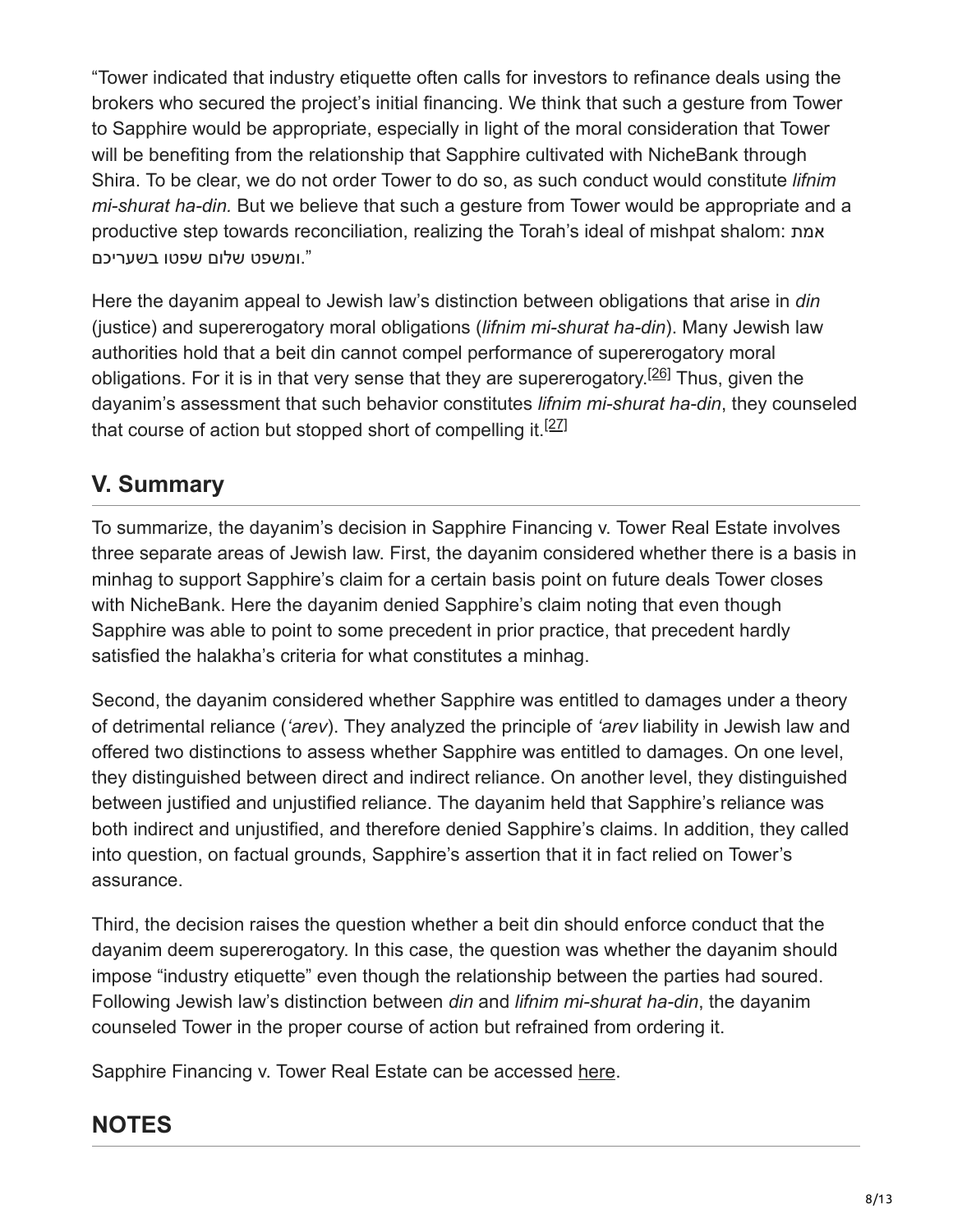[\[1\]](https://bethdin.org/published-decision-detrimental-reliance-and-promissory-estoppel-in-jewish-law/#_ftnref1) Rabbi Itamar Rosensweig is a dayan at the Beth Din of America and a maggid shiur at Yeshiva University.

[\[2\]](https://bethdin.org/published-decision-detrimental-reliance-and-promissory-estoppel-in-jewish-law/#_ftnref2) See Rabbi Itamar Rosensweig, [Commerical Custom and Jewish Law,](https://bethdin.org/commercial-custom-and-jewish-law/) *Jewishprudence* (June 2020).

[\[3\]](https://bethdin.org/published-decision-detrimental-reliance-and-promissory-estoppel-in-jewish-law/#_ftnref3) Shulchan Arukh Choshen Mishpat 331:1:

ואינו קרוי מנהג אלא דבר השכיח ונעשה הרבה פעמים, אבל דבר שאינו נעשה רק פעם אחת או שני פעמים .אינו קרוי מנהג

[\[4\]](https://bethdin.org/published-decision-detrimental-reliance-and-promissory-estoppel-in-jewish-law/#_ftnref4) See, e.g., *Restatement (Second) of Contracts* § 90:

"A promise which the promisor should reasonably expect to induce action or forbearance on the part of the promisee or a third person and which does induce such action or forbearance is binding if injustice can be avoided only by enforcement of the promise. The remedy granted for breach may be limited as justice requires."

[\[5\]](https://bethdin.org/published-decision-detrimental-reliance-and-promissory-estoppel-in-jewish-law/#_ftnref5) See Bava Metzia 73b:

אמר רב חמא: האי מאן דיהיב זוזי לחבריה למיזבן ליה חמרא, ופשע ולא זבין ליה – משלם ליה כדקא אזיל .אפרוותא דזולשפט

[\[6\]](https://bethdin.org/published-decision-detrimental-reliance-and-promissory-estoppel-in-jewish-law/#_ftnref6) Ritva Bava Metzia 73b:

כיון שנתן לו מעותיו ליקח סחורתו ואלמלא הוא היה לוקח ע"י עצמו או ע"י אחרים אלא שזה הבטיחו שיקח לו וסמך עליו ונתן לו מעותיו על דעת כן הרי הוא חייב לשלם לו מה שהפסיד בהבטחתו דבההיא הנאה דסמיך .עליה ונותן לו ממונו משתעבד ליה משום ערב

Other rishonim read the Talmud's case differently and therefore propose a different basis for the defendant's liability. Ri interprets the case as one where the defendant explicitly and contractually obligated himself to pay the plaintiff for losses if he fails to perform—even though the Talmud omits that crucial fact. Ritva cites Ri's position:

.ותירץ ר"י דהכא נמי כשהתנה כן בפירוש שאם לא יקח לו שישלם לו פסידא שלו

[\[7\]](https://bethdin.org/published-decision-detrimental-reliance-and-promissory-estoppel-in-jewish-law/#_ftnref7) See Bava Batra 173b. The guarantor becomes liable even without performing a *kinyan,* because it is the fact of his inducing reliance that generates liability. See Shulchan Arukh Choshen Mishpat 129:2:

אמר להם בשעת מתן מעות: הלוהו ואני ערב, נשתעבד הערב ואינו צריך קנין. הגה: ואפילו לא נתערב בהדיא, .רק שאומר למלוה להלוות ללוה כי בטוח הוא, ועשאו על פיו והיה שקר, חייב לשלם לו, דהוי כאילו נתערב לו

[\[8\]](https://bethdin.org/published-decision-detrimental-reliance-and-promissory-estoppel-in-jewish-law/#_ftnref8) Ritva's crucial premise—that *'arev* liability extends beyond loans—is implicit in the Talmud Kiddushin 6b, which applies the liability of *'arev* to effect a kiddushin where a woman instructs her husband-to-be to incur an expense by relying on her instruction. See Ritva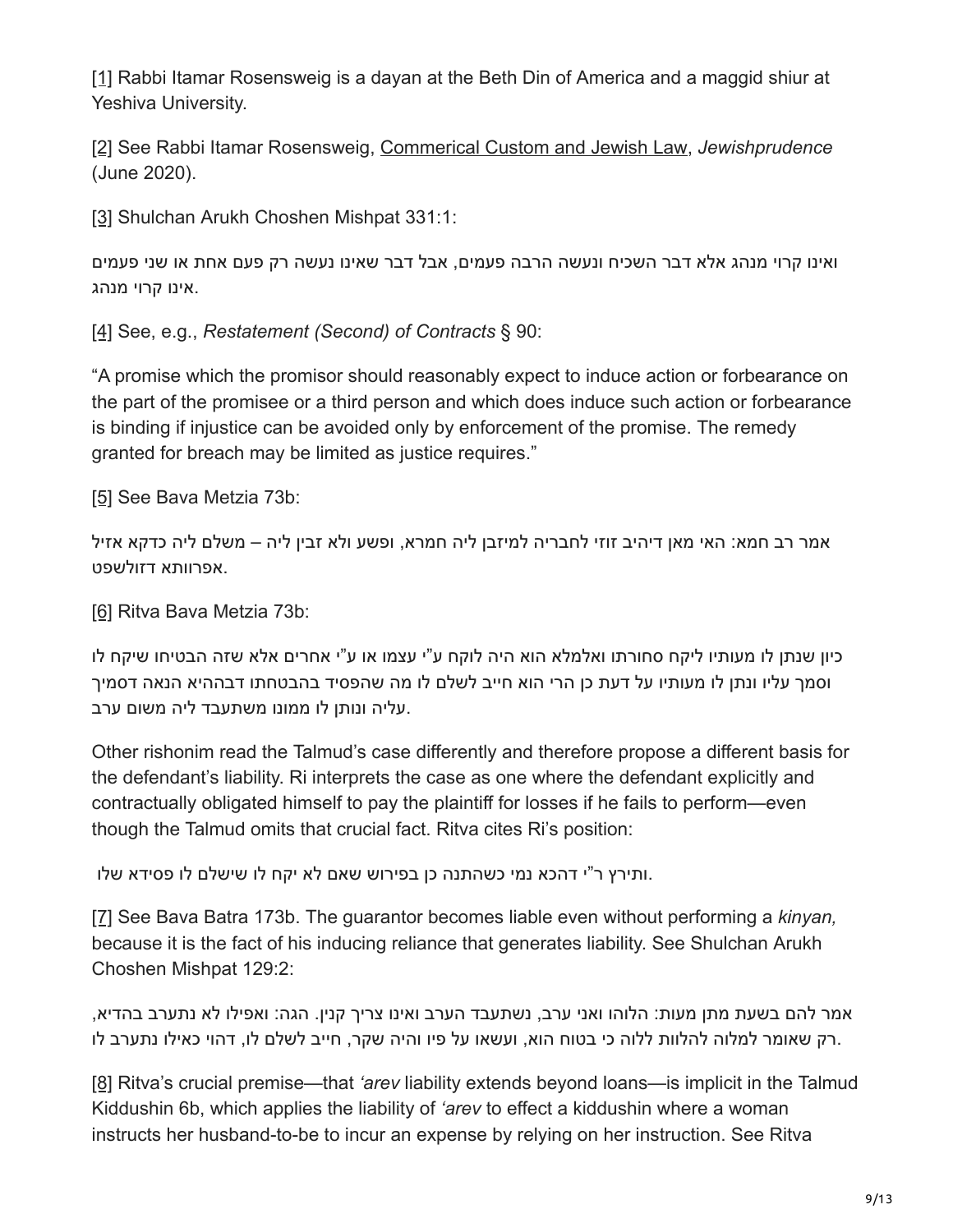Kiddushin 8b s.v. *ve-ha-nakhon* and Shut Rashba 1:1015 (below, n. 17).

[\[9\]](https://bethdin.org/published-decision-detrimental-reliance-and-promissory-estoppel-in-jewish-law/#_ftnref9) Further support for the position that *'arev* liability does not arise in tort emerges from the Ritva's analysis of the wine purchaser case. Ritva opens his discussion by noting that the agent's liability cannot arise in tort, because under Jewish tort law principles the agent's failure to purchase the wine would constitute mere *gerama* which would not generate liability. Ritva writes:

האי מאן דיהיב זוזי לחבריה למזבן ליה חמרא ופשע ולא זבין ליה משלם ליה כדאזיל אפרוותא דבלשפט... בבלשפט היה נמכר בזול והכא ה"ק שיתן לו במעותיו יין כפי שער הזול שנמכר בבלשפט... ולכולהו פירושי .קשה לי למה חייב לשלם לו כלום ומאי שנא ממבטל כיסו של חברו שהוא פטור מפני שאין היזקו אלא גרמא

This implies that when Ritva later settles on *'arev* as the basis of liability in the Talmud's case, he conceives of it as a liability distinct from tort.

[\[10\]](https://bethdin.org/published-decision-detrimental-reliance-and-promissory-estoppel-in-jewish-law/#_ftnref10) For a discussion of this talmudic case, see Rabbi Itamar Rosensweig and Tzirel Klein, "[Depriving a Worker of Employment Opportunities](https://bethdin.org/published-decision-depriving-a-worker-of-employment-opportunities/)," *Jewishprudence* (October 2020).

[\[11\]](https://bethdin.org/published-decision-detrimental-reliance-and-promissory-estoppel-in-jewish-law/#_ftnref11) Similarly, if the worker induced the homeowner to rely on his assurance and the worker reneged, the worker can become liable to compensate the homeowner for his reliance damages, or at least for a portion of them. See Bava Metzia 75b and 78a, and Ritva Bava Metzia 75b. See below, note 13.

[\[12\]](https://bethdin.org/published-decision-detrimental-reliance-and-promissory-estoppel-in-jewish-law/#_ftnref12) Ritva Bava Metzia 75b:

.ודעת מורי הרב שאין כל דיני משנתינו וגמרא דעלה אלא במי ששכר פועלים באמירה בלא קנין

[\[13\]](https://bethdin.org/published-decision-detrimental-reliance-and-promissory-estoppel-in-jewish-law/#_ftnref13) Ritva Bava Metzia 73b:

וזה ענין שכירות פועלים דבפרקין דלקמן... שבעה"ב חייב לשלם להם מה שמפסידין דכיון שסמכו זה על זה .נתחייבו זה לזה במה שיפסידו על פיו, וזה דין גדול

Ritva Bava Metzia 75b:

והטעם בתשלומין אלו הוא ממה שאמרנו למעלה דכל שהבטיח לחברו וסמך חברו עליו ואלמלא הבטחתו לא .היה בא לו שום הפסד חייב לשלם לו אם פשע בדבר

Note that in the case where the worker reneges on the homeowner (see above note 11), the Talmud caps the worker's liability to the homeowner based on the value of the worker's labor or materials. Ritva explains these caps based on his general theory that *'arev* liability arises from an implied indemnification of the promiser to the promisee. (See above.) The worker's liability is therefore capped by what is deemed to be the maximum amount reasonable for the worker to have indemnified the homeowner when he induced reliance. See Ritva Bava Metzia 75b: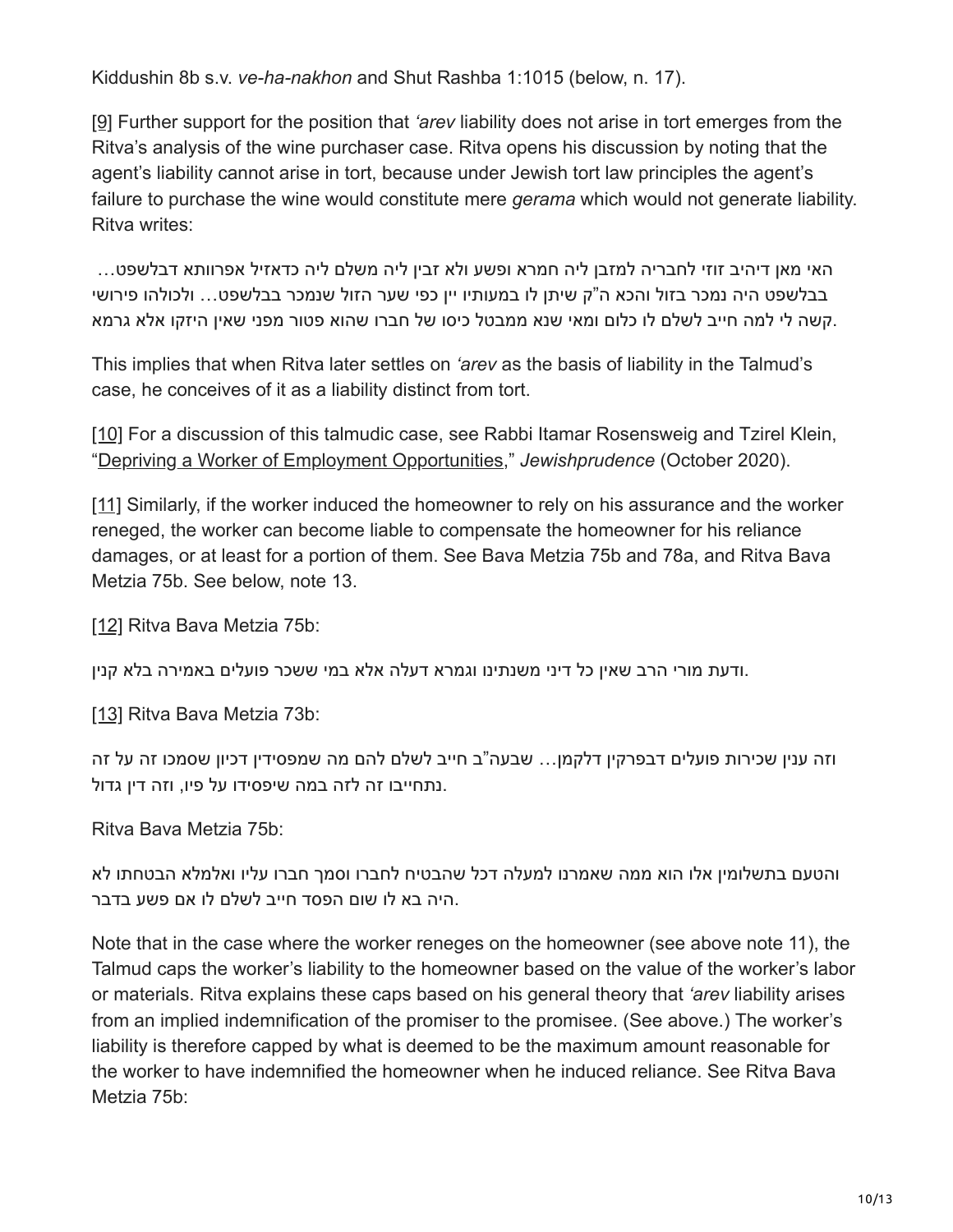וא"ת אם כן למה אינו שוכר עליהם אלא כדי כפל שכרן בלבד או כדי חבילה, י"ל דמסתמא היינו דאסיקו אדעתייהו שאם לא יוכלו לעשות שימצא לעולם פועלים בכפל שכרן ועל זה בלבד הבטיחוהו, אא"כ נתנו לו .חבילה דמסתמא הקנו לו חבילה שלהן להתחייב לו עד כדי דמיה

[\[14\]](https://bethdin.org/published-decision-detrimental-reliance-and-promissory-estoppel-in-jewish-law/#_ftnref14) See Shulchan Arukh Choshen Mishpat 82; Choshen Mishpat 46:1-2; and Choshen Mishpat 69:2. This problem could sometimes be obviated by drafting a receipt (*shovar*). See Shulchan Arukh Choshen Mishpat 54:1-3. But this option was more cumbersome and provides the debtor with less security than if he retrieves the original note.

[\[15\]](https://bethdin.org/published-decision-detrimental-reliance-and-promissory-estoppel-in-jewish-law/#_ftnref15) Shut Rashba 1:1015:

בראובן ושמעון שותפין לוו מנה מלוי. ובא לוי לגבות חובו מהם ולא הביא שטרו בידו. ולא רצו ראובן ושמעון לפרעו עד שיחזיר להם שטר חובו. ולבסוף נתרצה לו שמעון שאמר לו ראובן פרעהו ממעות השתוף ואני אתן .לך השטר לזמן פלוני וכן אמר בשעת מתן מעות

 $[16]$  Ibid:

ובנתים מת לוי ובאו יורשיו ותבעו שטר החוב והוצרכו לפרעם שלא היה להם ראיית פרעון. ועכשו תבע שמעון .את ראובן שותפו שישלם לו מדין ערב. והלה טוען שאין כאן ערבות אלא עצה השיאו

[\[17\]](https://bethdin.org/published-decision-detrimental-reliance-and-promissory-estoppel-in-jewish-law/#_ftnref17) **Ibid:** 

הדין עם שמעון שכל שעושה מעשה על פי אחר אותו אחר חייב מדין ערב. וכדאמרי' בפ"ק דקדושין (דף ז') תן מנה לפלוני ואקדש אני לך מקודשת מדין ערב. ואמר רבא התם וכן לענין ממונא. לומר שאם אמר תן מנה .לפלוני ושדי נתונה לך הרי זו נתונה

[\[18\]](https://bethdin.org/published-decision-detrimental-reliance-and-promissory-estoppel-in-jewish-law/#_ftnref18) Mishnah Bava Metzia 98b:

משנה. השואל את הפרה... אמר לו השואל: שלחה לי ... ביד בנך, ביד עבדך, ביד שלוחך... ושלחה ומתה – .חייב

[\[19\]](https://bethdin.org/published-decision-detrimental-reliance-and-promissory-estoppel-in-jewish-law/#_ftnref19) Ran Bava Metzia 98b

אפילו למ"ד שליח שעשאו בעדים הוי שליח ה"מ בעדים כדאמרינן דלהכי טרח ואוקמיה בסהדי כי היכי דלוקמי ברשותיה והכא ליכא סהדי אלא דאמר למשאיל לשדורי ליה בידיהו. וכי תימא כיון דאמר למשאיל כשליח .שעשאן בעדים דמי תינח לר' חסדא דאמר הוי שליח לרבה דאמר לא הוי שליח מאי איכא למימר

[\[20\]](https://bethdin.org/published-decision-detrimental-reliance-and-promissory-estoppel-in-jewish-law/#_ftnref20) Ibid:

וי"ל דהכא לאו מדין שליחות הוא אלא מדין ערב שכיון שא"ל להוציא פרתו מרשותו ושלחה ביד עבדו נתחייב מדין ערב ככל מוציא ממון מרשותו של חבירו נתחייב לו חבירו כדין ערב והכי מוכח בפ"ק דקדושין... שואל זה .כשהוא מתחייב עליה בשהי' ברשות העבד לאו מדין שואל גמור הוא אלא מדין ערב

[\[21\]](https://bethdin.org/published-decision-detrimental-reliance-and-promissory-estoppel-in-jewish-law/#_ftnref21) For further cases of '*arev* liability as detrimental reliance, see Netivot ha-Mishpat 182:3 (a principal who instructs his agent to make a purchase on his behalf but later annuls the agency–without notifying the agent—becomes liable under *'arev* for the agent's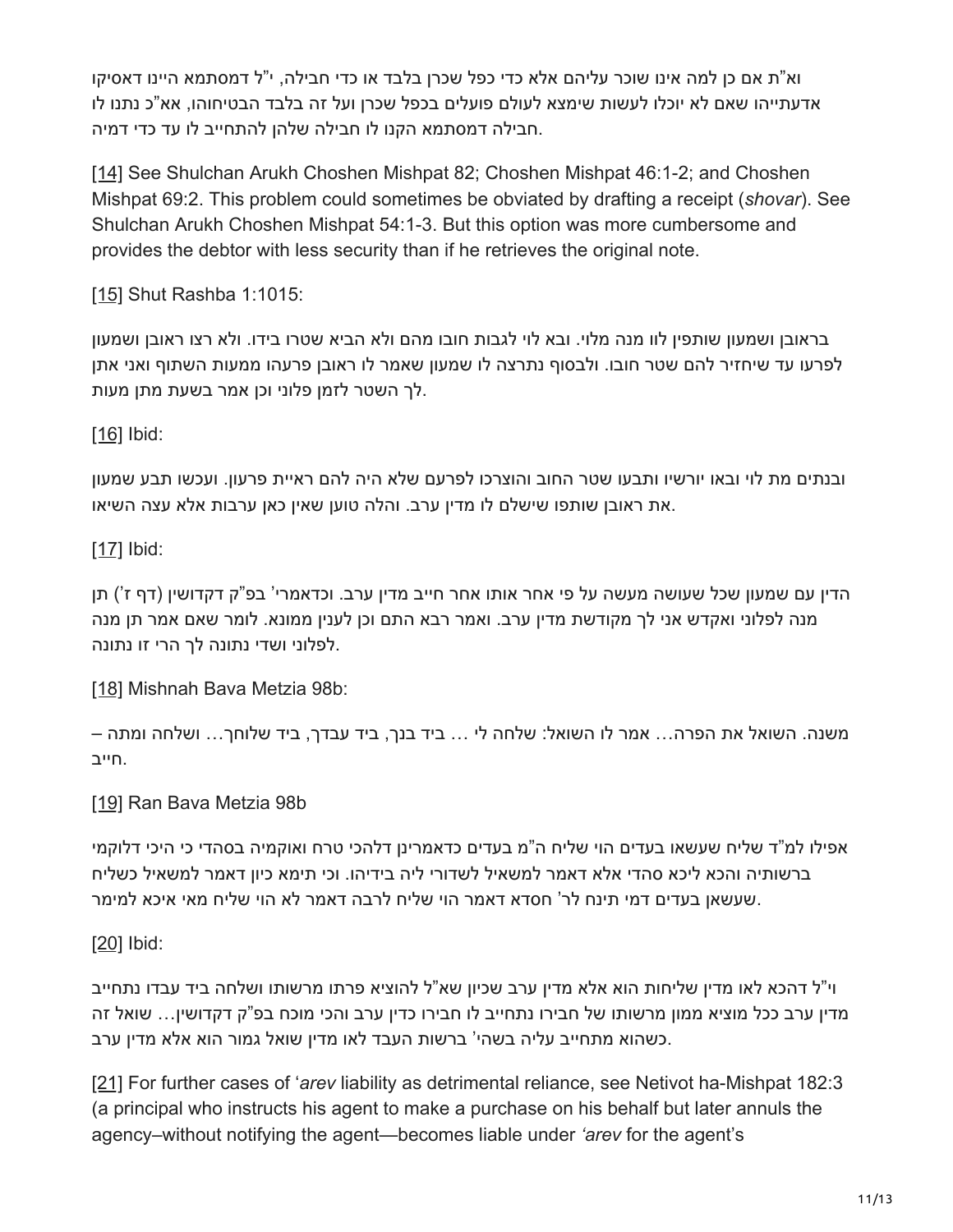expenditures); Netivot ha-Mishpat 344:1 (if Reuven instructs Shimon to tear Reuven's own garment, Shimon is exempt from tort damages because Shimon's damages to Reuven are canceled by Reuven's liability to Shimon under the doctrine of *'arev*); Netivot ha-Mishpat 306:6 (if a patron relies on an artisan to dye a fabric red but the artisan negligently dyes the fabric black, the patron is entitled to recover the lost profit of what the red fabric *would have been worth* (i.e., lost profit) under a theory of *'arev*, since the patron relied on the artisan); Shulchan Arukh Choshen Mishpat 14:5 as explained by Yeshu'ot Yisrael Ein Mishpat 14:4 (if one litigant induces another to travel to a distant court for adjudication but then fails to arrive for the hearing, that litigant becomes liable to pay the other's expenses under the principle of *'arev*).

[\[22\]](https://bethdin.org/published-decision-detrimental-reliance-and-promissory-estoppel-in-jewish-law/#_ftnref22) Perhaps another way of putting the dayanim's point is that for the defendant to be found liable he must have directly induced the plaintiff to rely on his promise.

[\[23\]](https://bethdin.org/published-decision-detrimental-reliance-and-promissory-estoppel-in-jewish-law/#_ftnref23) These expenses appear to be the costs of paying off the relevant officials or parties.

[\[24\]](https://bethdin.org/published-decision-detrimental-reliance-and-promissory-estoppel-in-jewish-law/#_ftnref24) Shut Maharik no. 133:

על דבר ראובן שהבטיח שמעון להשתדל בעבורו חנם זולתי ההוצאה ואחר אשר הוציא הלה את מעותיו והיה הדבר עומד להגמר חזר בו ראובן מדיבורו ואומר לו שלא יגמור אם לא יתן לו כך וכך. וכן עשה שמעון פייסו .בממון כרצונו ושוב באו מעות ראובן ביד שמעון ורוצה שמעון לעכבם באמרו כי שלא כדין הכריחו לפייסו בממון

 $[25]$  Ibid:

ואף על גב שהוציא מעותיו על סמך דברי ראובן שמעון הוא דאפסיד אנפשיה דה"ל לאסוקי אדעתא דלמא הדר .ביה ראובן

[\[26\]](https://bethdin.org/published-decision-detrimental-reliance-and-promissory-estoppel-in-jewish-law/#_ftnref26) See Rosh Bava Metzia 2:7:

.ואת המעשה זה הדין. אשר יעשו לפנים משורת הדין. ולאו דכייפינן ליה, דאין כופין לעשות לפנים משורת הדין

Shulchan Arukh Choshen Mishpat 12:2:

.ואין בית דין יכולין לכוף ליכנס לפנים משורת הדין, אף על פי שנראה להם שהוא מן הראוי

See also Beit Yosef Choshen Mishpat 12:2.

[\[27\]](https://bethdin.org/published-decision-detrimental-reliance-and-promissory-estoppel-in-jewish-law/#_ftnref27) Some Jewish law authorities maintain that a beit din can compel performance on supererogatory moral obligations. See Mordekhai Bava Metzia no. 257:

גם אנן כייפין למיעבד לפנים משורת ... דתני רב יוסף והודעת להם את הדרך וגו' ואמר ר' יוחנן לא נחרבה ירושלים אלא בשביל שהעמידו דבריהם על דין תורה ולא עשו לפנים משורת הדין וכן פסק הראב"ן ואבי"ה .דכייפין להו לעשות לפנים משורת הדין

See also the view cited in Shulchan Arukh Choshen Mishpat 12:2 and Bach Choshen Mishpat 12:4.